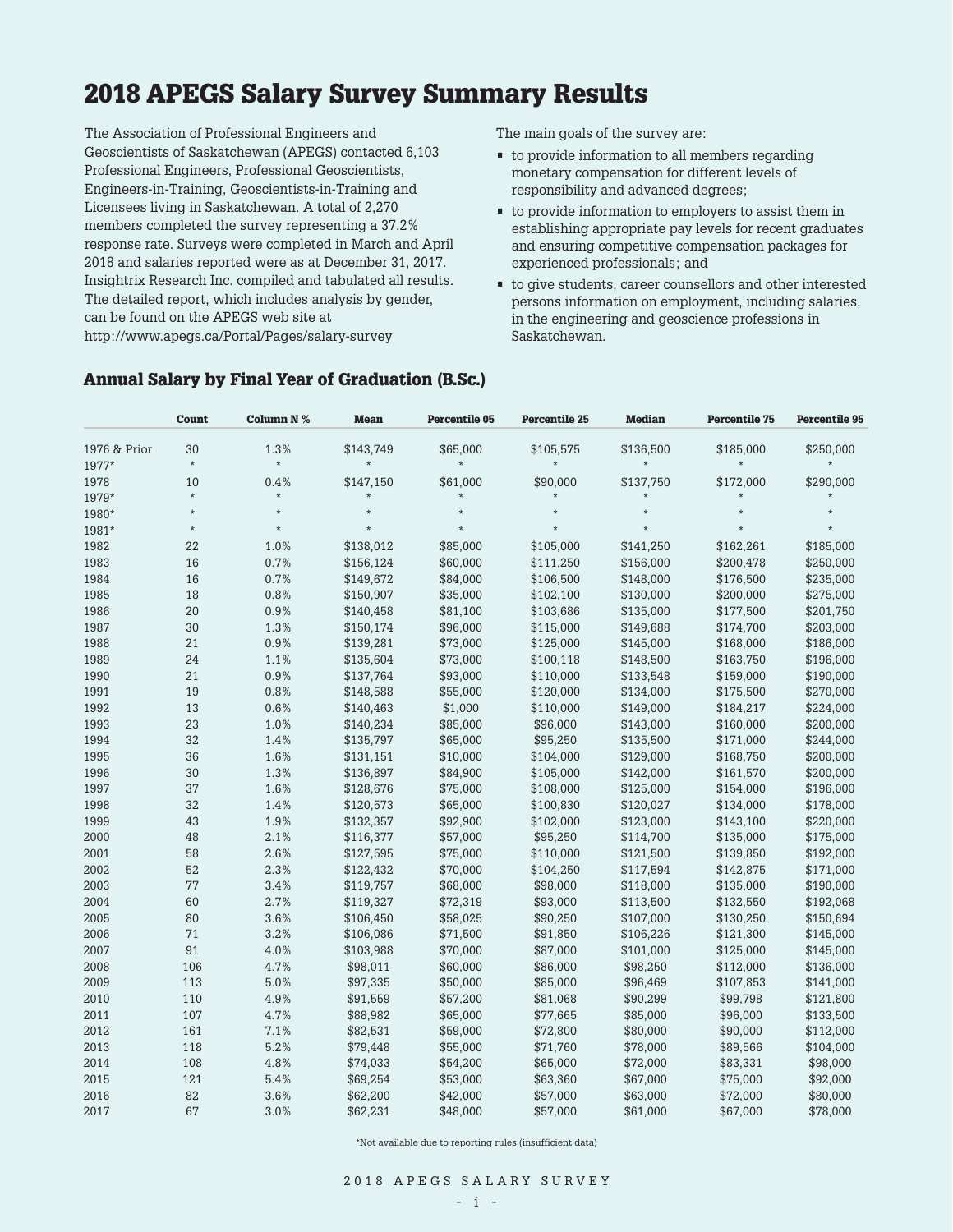# **Annual Salary by Designation**

|                            | <b>Count</b> | Column $N$ % | <b>Mean</b> | <b>Percentile 05</b> | Percentile 25 | <b>Median</b> | <b>Percentile 75</b> | <b>Percentile 95</b> |
|----------------------------|--------------|--------------|-------------|----------------------|---------------|---------------|----------------------|----------------------|
|                            |              |              |             |                      |               |               |                      |                      |
| P.Eng.                     | 1.407        | 65.1%        | \$117.229   | \$74.500             | \$91,000      | \$109,000     | \$135,000            | \$189,800            |
| P.Geo.                     | 87           | 4.0%         | \$120,647   | \$70,000             | \$92,000      | \$113,080     | \$140,000            | \$210,000            |
| P.Eng. and P.Geo           | 15           | 0.7%         | \$139,500   | \$95,500             | \$105,000     | \$146,000     | \$165,000            | \$208,000            |
| <b>Engineering License</b> | 12           | 0.6%         | \$118,258   | \$76,000             | \$97,664      | \$106,620     | \$154,500            | \$166,000            |
| Engineer-in-Training       | 606          | 28.0%        | \$73,665    | \$52,000             | \$62,500      | \$70,000      | \$80,000             | \$108,000            |
| Geoscientist-in-Training   | 33           | 1.5%         | \$80.652    | \$46,500             | \$70.000      | \$82,000      | \$93,600             | \$114,000            |
| Geo Licensee*              | $\star$      | $\star$      | $\star$     | $\star$              | $\star$       | $\star$       | $\star$              | $\star$              |
|                            |              |              |             |                      |               |               |                      |                      |

# **Annual Salary by Discipline**

|                        | Count   | Column $N$ % | <b>Mean</b> | Percentile 05 | <b>Percentile 25</b> | <b>Median</b> | <b>Percentile 75</b> | Percentile 95 |
|------------------------|---------|--------------|-------------|---------------|----------------------|---------------|----------------------|---------------|
| Civil                  | 442     | 20.4%        | \$98,078    | \$60,000      | \$73.416             | \$90,000      | \$112,543            | \$165,000     |
| Mech/Industrial        | 506     | 23.4%        | \$106,345   | \$60,000      | \$77,500             | \$97,400      | \$129,334            | \$184,000     |
| Elec/Eng Physics       | 336     | 15.5%        | \$103,848   | \$62,000      | \$80,000             | \$98,000      | \$125,000            | \$162,000     |
| Chem/Ceramic/Metal     | 110     | 5.1%         | \$110,237   | \$55,000      | \$84,000             | \$102,250     | \$129,340            | \$195,000     |
| Geo/Mining/Petro Eng.  | 232     | 10.7%        | \$116,319   | \$62,400      | \$86,000             | \$103,028     | \$133,000            | \$198,000     |
| Aq/Forestry            | 40      | 1.9%         | \$93,285    | \$53,509      | \$68,475             | \$81,766      | \$114,220            | \$174,500     |
| Environmental          | 141     | 6.5%         | \$95.321    | \$56,000      | \$72,000             | \$90,000      | \$112,000            | \$161,570     |
| Geosciences            | 110     | 5.1%         | \$112,808   | \$60,000      | \$86,000             | \$105.500     | \$135,000            | \$185,000     |
| Software/Computer Eng. | 50      | 2.3%         | \$96,552    | \$60,000      | \$73,000             | \$86,689      | \$111,885            | \$180,000     |
| Biological/Biomedical* | $\star$ | $\star$      | $\star$     | $\star$       | $\star$              | $\star$       | $\star$              | $\star$       |
| Other                  | 190     | 8.8%         | \$107,270   | \$55,000      | \$73,000             | \$100,000     | \$130,000            | \$210,000     |

# **Annual Salary by Function**

|                         | Count | Column N % | <b>Mean</b> | <b>Percentile 05</b> | <b>Percentile 25</b> | <b>Median</b> | <b>Percentile 75</b> | <b>Percentile 95</b> |
|-------------------------|-------|------------|-------------|----------------------|----------------------|---------------|----------------------|----------------------|
|                         |       |            |             |                      |                      |               |                      |                      |
| Corp Mgmt.              | 164   | 7.6%       | \$152,049   | \$92,000             | \$125,000            | \$149,000     | \$170,910            | \$250,000            |
| Project/Op. Mgmt.       | 814   | 37.7%      | \$109,371   | \$61,400             | \$83,000             | \$102,000     | \$129,500            | \$185,000            |
| Project Admin.          | 65    | 3.0%       | \$87,283    | \$56,000             | \$67,200             | \$78,000      | \$99,000             | \$150,000            |
| Design                  | 488   | 22.6%      | \$90,810    | \$56,000             | \$70,000             | \$83,107      | \$104,925            | \$147,000            |
| Research/Planning       | 123   | 5.7%       | \$98,648    | \$48,000             | \$76,000             | \$96,000      | \$120,000            | \$150,000            |
| Inspect/Quality Control | 59    | 2.7%       | \$78,801    | \$52,000             | \$62,400             | \$71,000      | \$90,000             | \$125,000            |
| Operating/Maint.        | 197   | 9.1%       | \$104,127   | \$56,650             | \$82,000             | \$102,000     | \$123,252            | \$156,000            |
| Teaching                | 36    | 1.7%       | \$114,505   | \$65,000             | \$87,250             | \$99,783      | \$148,275            | \$182,000            |
| Marketing/Sales         | 27    | 1.2%       | \$100,394   | \$45,700             | \$72,800             | \$90,000      | \$120,000            | \$192,250            |
| Reg. Approvals/Enforce  | 63    | 2.9%       | \$94,415    | \$62,000             | \$79,000             | \$92,000      | \$110,000            | \$135,000            |
| Exploration             | 47    | 2.2%       | \$107,266   | \$70,000             | \$80,000             | \$95,000      | \$117,000            | \$185,000            |
| Other                   | 79    | 3.7%       | \$93,468    | \$42,473             | \$72,000             | \$86,378      | \$116,400            | \$150,000            |

 $^\ast \! \mathrm{Not}$  available due to reporting rules (insufficient data)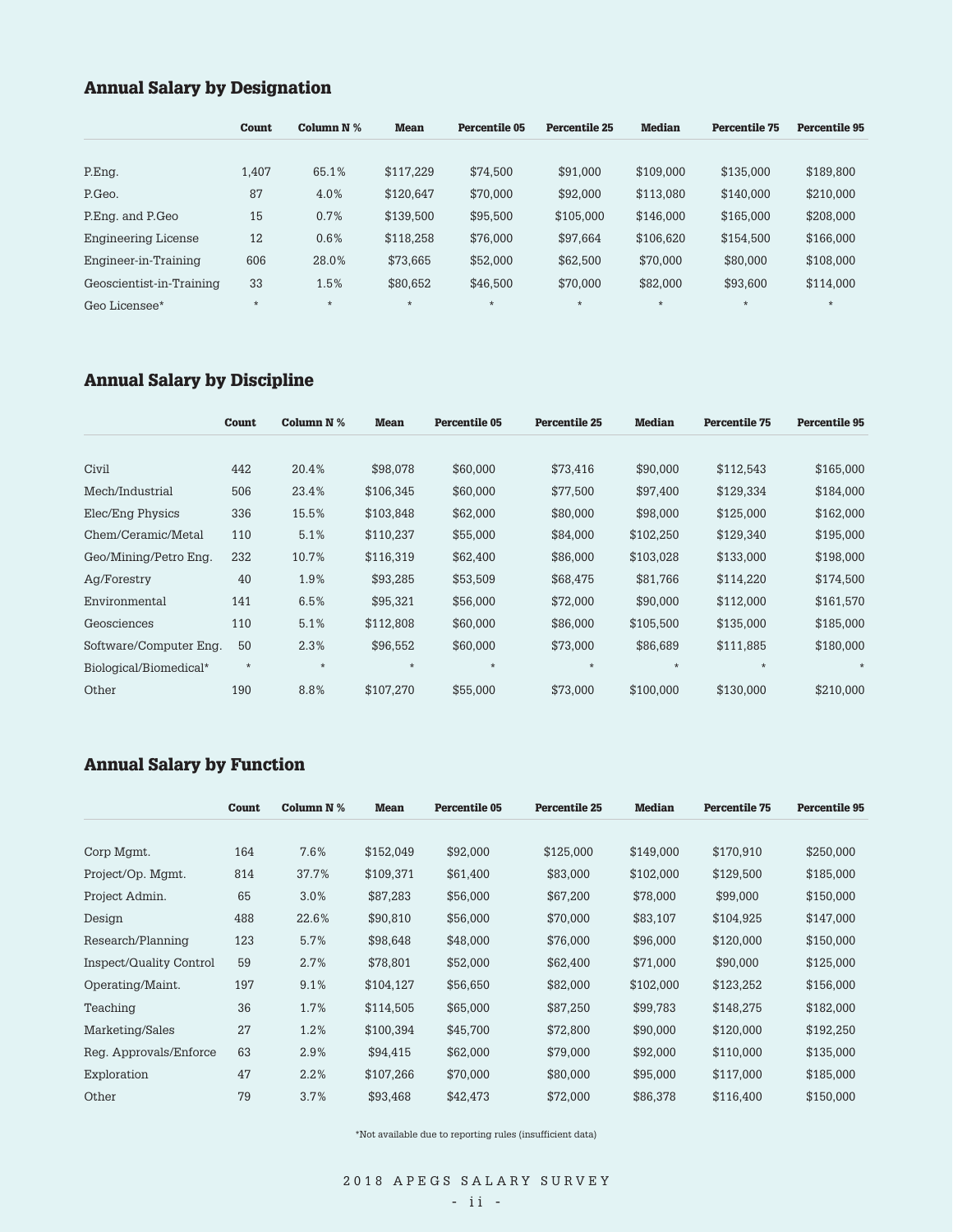# **Annual Salary by Industry**

|                        | Count | Column $N$ % | <b>Mean</b> | Percentile 05 | <b>Percentile 25</b> | <b>Median</b> | <b>Percentile 75</b> | Percentile 95 |
|------------------------|-------|--------------|-------------|---------------|----------------------|---------------|----------------------|---------------|
| Consulting Service     | 479   | 24.0%        | \$97.691    | \$60,000      | \$71.060             | \$87.570      | \$113.200            | \$175,000     |
| Oil & Gas              | 109   | 5.5%         | \$97.400    | \$55,000      | \$75.200             | \$90,000      | \$116.286            | \$155,000     |
| Except Oil & Gas       | 369   | 18.5%        | \$125.920   | \$73.713      | \$94.000             | \$113,000     | \$145,000            | \$198,000     |
| Procure/Const.         | 171   | 8.6%         | \$102.137   | \$62,400      | \$72.000             | \$93,000      | \$120,000            | \$185,000     |
| Manufac Durables       | 182   | 9.1%         | \$89.602    | \$53.857      | \$67,200             | \$82.350      | \$109.000            | \$145,000     |
| Manufac, Non-Durables  | 76    | 3.8%         | \$128,908   | \$57,700      | \$85.445             | \$108.450     | \$146.860            | \$212,000     |
| Service For Profit     | 29    | 1.5%         | \$102.446   | \$49,000      | \$70.000             | \$81.500      | \$101.112            | \$205,000     |
| Service Not For Profit | 148   | 7.4%         | \$99.331    | \$59.892      | \$80,000             | \$97.270      | \$111.050            | \$150,000     |
| Utilities              | 265   | 13.3%        | \$115.930   | \$62,000      | \$86,000             | \$109.920     | \$131.635            | \$177.610     |
| Educational Services   | 76    | 3.8%         | \$130.817   | \$40,000      | \$84.180             | \$125,000     | \$162.144            | \$203,000     |
| Agriculture/Forestry   | 18    | 0.9%         | \$79.328    | \$42,000      | \$63,000             | \$74.062      | \$93.252             | \$130,000     |
| Other                  | 74    | 3.7%         | \$89,508    | \$24.000      | \$69,000             | \$85,000      | \$110.000            | \$159.360     |

# **Annual Salary by Degrees**

| <b>Percentile 95</b> |
|----------------------|
|                      |
| \$170,000            |
| \$185,000            |
| \$185,000            |
| \$225,000            |
| \$200,000            |
|                      |

# **Annual Salary by Experience**

|               | <b>Count</b> | Column $N$ % | <b>Mean</b> | Percentile 05 | Percentile 25 | <b>Median</b> | <b>Percentile 75</b> | <b>Percentile 95</b> |
|---------------|--------------|--------------|-------------|---------------|---------------|---------------|----------------------|----------------------|
|               |              |              |             |               |               |               |                      |                      |
| $<$ 1 year    | 94           | 4.3%         | \$66.818    | \$50,000      | \$58,000      | \$64.000      | \$72,000             | \$95,722             |
| 1 year        | 38           | 1.8%         | \$65,301    | \$36,000      | \$56,215      | \$63,750      | \$76,000             | \$108,000            |
| 1.5 years     | 69           | 3.2%         | \$72.497    | \$52,500      | \$61.000      | \$67.500      | \$81,000             | \$110,000            |
| 2 years       | 101          | 4.7%         | \$73,409    | \$50,000      | \$62,000      | \$68,000      | \$77,500             | \$113,500            |
| 3 years       | 135          | 6.2%         | \$72,146    | \$50,000      | \$64,000      | \$70,000      | \$81,500             | \$103,000            |
| 4 years       | 141          | 6.5%         | \$81.158    | \$60,000      | \$70.000      | \$77.000      | \$89,566             | \$110,000            |
| 5 years       | 159          | 7.4%         | \$85,244    | \$60,000      | \$74,708      | \$83,000      | \$94,000             | \$115,000            |
| 6 years       | 148          | 6.8%         | \$87,886    | \$62,000      | \$77,316      | \$84,212      | \$95,950             | \$125,000            |
| 7-8 years     | 216          | 10.0%        | \$94.930    | \$70.000      | \$85,000      | \$93.147      | \$103.041            | \$126,000            |
| 9-10 years    | 197          | 9.1%         | \$106.861   | \$76,000      | \$92,618      | \$103.500     | \$120,000            | \$148,000            |
| $11-12$ years | 143          | 6.6%         | \$111,949   | \$77.157      | \$95,000      | \$110,076     | \$126,000            | \$152,000            |
| $13-14$ years | 134          | 6.2%         | \$122,787   | \$77.200      | \$104.000     | \$118,750     | \$135,000            | \$188,000            |
| $15-17$ years | 150          | 6.9%         | \$129.382   | \$91.021      | \$107.532     | \$129,500     | \$143.000            | \$175,000            |
| 18-20 years   | 101          | 4.7%         | \$137.411   | \$90,000      | \$110,000     | \$130.563     | \$165,000            | \$196,000            |
| $21-24$ years | 107          | 4.9%         | \$143,790   | \$90,000      | \$111,885     | \$140,000     | \$169,000            | \$200,000            |
| $25+$ years   | 229          | 10.6%        | \$152.149   | \$90,000      | \$120,000     | \$150,000     | \$178,000            | \$240,000            |

# **Annual Salary by Sector**

|                | Count | Column $N\%$ | <b>Mean</b> | Percentile 05 | <b>Percentile 25</b> | <b>Median</b> | <b>Percentile 75</b> | <b>Percentile 95</b> |
|----------------|-------|--------------|-------------|---------------|----------------------|---------------|----------------------|----------------------|
| Public Sector  | 680   | 100.0%       | \$106.900   | \$62.525      | \$82.585             | \$101.000     | \$125,000            | \$170,000            |
| Private Sector | .462  | 100.0%       | \$103.771   | \$57,600      | \$75,000             | \$95.400      | \$125,000            | \$180,000            |

### **Total Salary (full time positions)**

|                    | Count | Column $N$ % | Mean      | Percentile 05 | Percentile 25 | <b>Median</b> | Percentile 75 | <b>Percentile 95</b> |
|--------------------|-------|--------------|-----------|---------------|---------------|---------------|---------------|----------------------|
| Base Salary        | 2253  | 100.0%       | \$103.539 | \$56,000      | \$76,000      | \$96,000      | \$125,000     | \$180,000            |
| Salary incl. bonus | 2253  | 100.0%       | \$120.504 | \$59,500      | \$81.000      | \$106,000     | \$143.800     | \$225,000            |

\*Not available due to reporting rules (insufficient data)